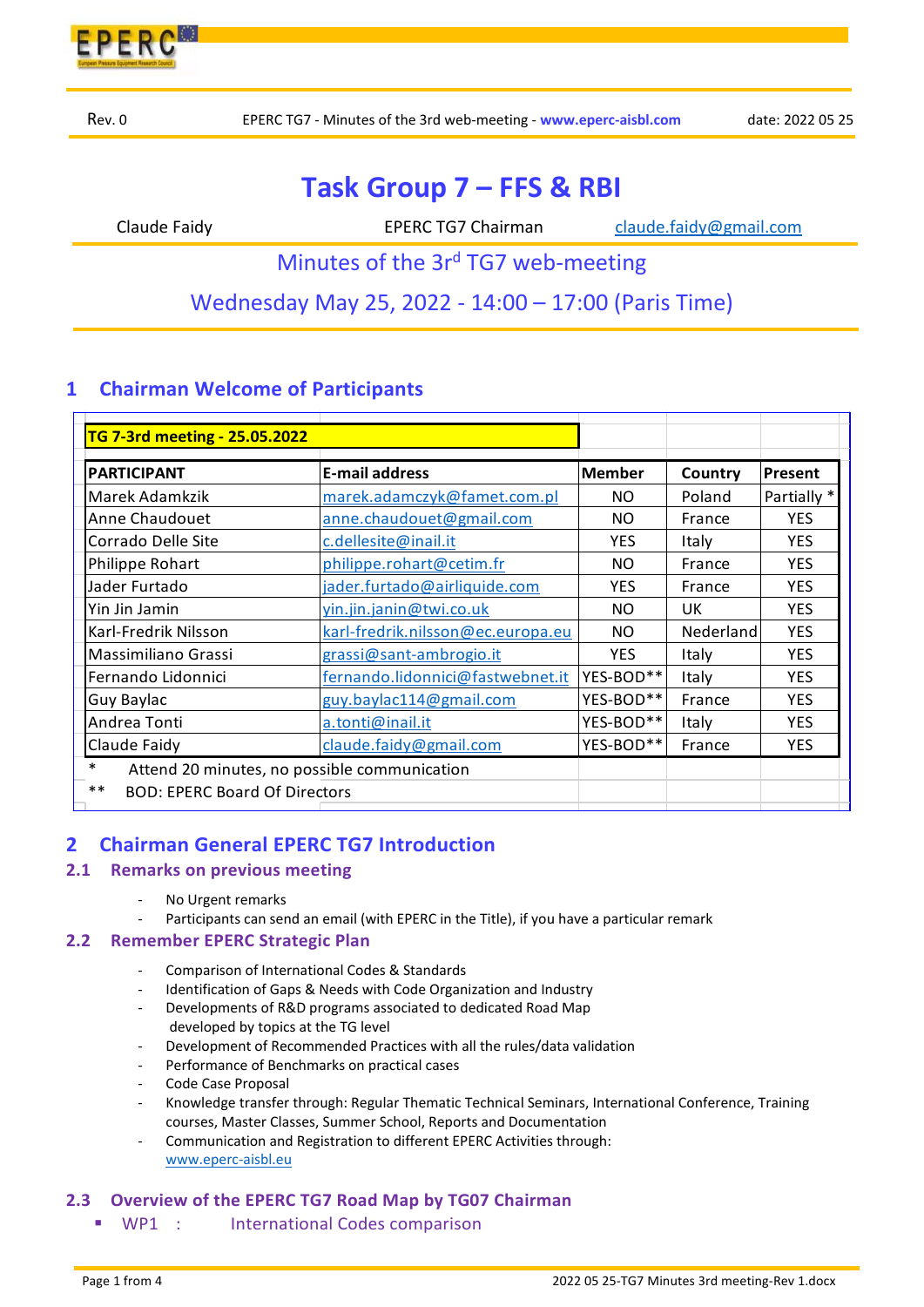

All the TG members has to confirm the TG7 selection by email to the TG7 chairman

The TG members will collect first the "Table of Content" of the last Editions of each International Code to consider and send it by email to the TG7 chairman:

- $^{\circ}$  for FFS :
	- ASME/API : API 579/ASME FFS, ASME BPVC Section XI Appendices and Code Cases
	- $\checkmark$  AFCEN: RSEM (App. 5) / RCC-MRx (App. 16)
	- $\checkmark$  SNCT: CT Maintenance ESP
	- $\checkmark$  BSI: R5-R6, BS 7910
	- $\checkmark$  EC: FITNET, SINTAP
	- $\checkmark$  AIEA: VERLIFE<br> $\checkmark$  Others: ISMF. KI
	- JSME, KEPIC, ASME ST LLC ...
- <sup>o</sup> for RBI
	- $\checkmark$  ASME BPVC Sect XI Code Cases/Division 2 RIM
	- $\checkmark$  API 581,
	- $\checkmark$  EC: EN16991, RIMAP, ENIQ,
	- $\checkmark$  TWI TWI Procedure.
	- Others: JSME, KEPIC, ASME ST LLC …
- WP2 : Major Degradation Mechanism to consider
	- WP 2‐1: List of Degradation mechanism considered in existing Codes & Standards
	- WP 2‐2: Gaps and needs from the Code review, the on‐going R&D and the innovative industry needs
	- WP 2‐3: More URGENT needs of Industry
	- WP 2‐4: Preliminary Recommended Practices based on existing knowledge and Codes & Standards review and comparison
- WP3 : Complementary FFS Research Program

To‐day preliminary list of synthetic topic for review and Research programs to perform:

- <sup>o</sup> Cracks:
	- $\checkmark$  crack initiation, crack growth and fracture: different procedures, material properties and criteria development of an "**EPERC Handbook**" on K – J and C\* evaluation
- Fatigue analysis and environment effects (up to crack initiation)
- Thinning‐ Pitting: local / general
- Damages in Hydrogen environments
- Overloads and buckling, vacuum collapse
- Loss of material properties: thermal ageing, strain ageing…
- Wind / Tornados effects
- Consequences of Dents and Gouges / Lamination
- $^{\circ}$  Fire
- Others…

For each of them a dedicated report will be prepared with:

- Definition and Scope
- Existing Analysis methods and criteria
- Other particular approaches and criteria
- Associated Material Properties needed
- Methods and Material data validations: theoretical, experimental, standards…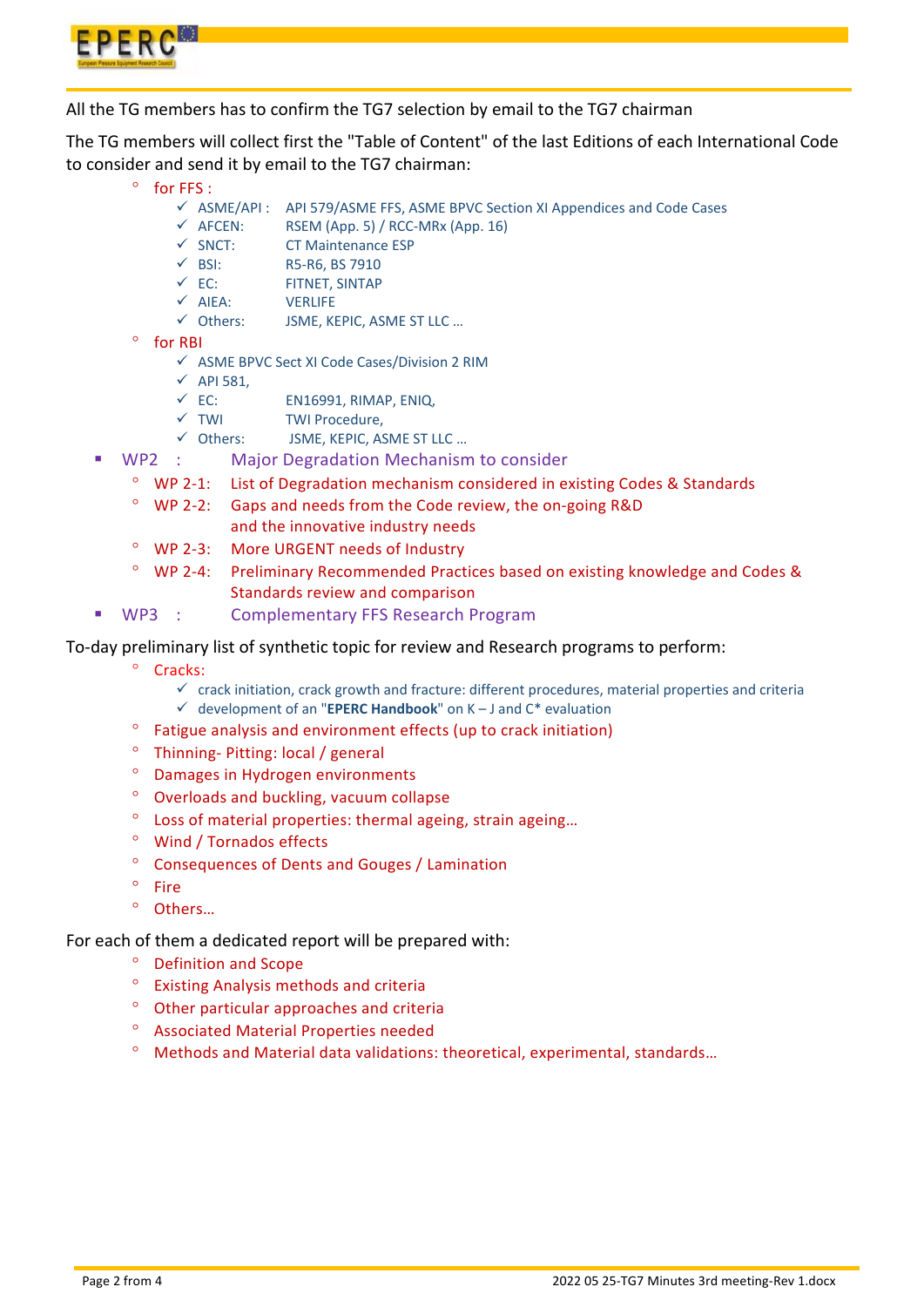

#### Potential other topics and syntheses:

- WP4 : Local Approach of Rupture
- WP5 : Complementary RBI Research Program
- WP6 : Benchmarks
- WP7 : Final Recommended Practices
- WP8 : Synthesis and Code Cases Proposals
- WP9 : Knowledge Transfer

## **3 Selected High‐Priority Topics**

- WP1 : International Codes comparison
- WP2 : Major Degradation Mechanism to consider
- WP3 : Complementary FFS Research Program

# **4 General Discussion and final remarks**

2 types of activities are discussed:

- ‐ Status of International Codes and Standards
- How to contribute to existing and future R&D programs

#### One topic seems to be extremely important to the TG7 members:

- ‐ Hydrogen technology
- ‐ Consequences of hydrogen on existing damage analyses rules, like fatigue or creep…
- ‐ How to be an EC actor on this domain
- Good understanding of the major phenomenon associated to different conditions of hydrogen environment
- ‐ A bibliographic review will be appreciated by TG7 members
- List of organizations to be in touch with (Jader Furtado proposal):
	- ESIS ‐ European Structural Integrity Society (Italy)
	- IOM3 ‐ Institute of Materials, Minerals & Mining (UK)
	- TMS ‐ The Minerals, Metals & Materials Society (USA)
	- SF2M ‐ Société Française de Métallurgie et de Matériaux (France)
	- MTI The Materials Technology Institute (USA)
- ‐ other possible organization, better if any TG7 members are able to add also a name with an e‐mail address, please send your proposal to TG7 Chairman by email…
- Last proposal to identify gaps and needs for Hydrogen Environment (from Jader Furtado):

| Damage mode                                | <b>Material class (Metal,</b><br>Ceramic, Polymer) | <b>Component type</b><br>(piping, flange,<br>pressure vessel) | <b>Function</b><br>(What it<br>does?) | <b>Load type</b><br>(static,<br>cyclic,<br>residual) | <b>Environment</b> | Industry | Code & Standards                                                                                           | <b>Gaps found</b><br>in Codes &<br><b>Standards</b> | <b>Gaps found</b><br>in R&D |
|--------------------------------------------|----------------------------------------------------|---------------------------------------------------------------|---------------------------------------|------------------------------------------------------|--------------------|----------|------------------------------------------------------------------------------------------------------------|-----------------------------------------------------|-----------------------------|
|                                            |                                                    |                                                               |                                       |                                                      |                    |          |                                                                                                            |                                                     |                             |
| <b>SRC</b> (stress relaxation<br>cracking) |                                                    |                                                               |                                       |                                                      |                    |          |                                                                                                            |                                                     |                             |
| CUI (corrosion under<br>insulation)        |                                                    |                                                               |                                       |                                                      |                    |          |                                                                                                            |                                                     |                             |
| HE (hydrogen embrittlement)                |                                                    |                                                               |                                       |                                                      |                    |          |                                                                                                            |                                                     |                             |
| fatigue                                    |                                                    |                                                               |                                       |                                                      |                    |          | EN 13445, ASME PVC VIII I, II, III, ES 7910,<br>AFCEN-RCC-MR, R5 & R6, API 579 -<br>ASME-FFS-1, ASTM E647. |                                                     |                             |
| fracture                                   |                                                    |                                                               |                                       |                                                      |                    |          | EN 13445, ASME PVC VIII., II, III, BS 7910,<br>AFCEN-RCC-MR, R5 & R6, API 579 -<br>ASME-FFS-1              |                                                     |                             |
| creep                                      |                                                    |                                                               |                                       |                                                      |                    |          | EN 13445, ASME PVC VIII., II, III, BS 7910,<br>AFCEN-RCC-MR, R5 & R6, API 579 -<br>ASME-FFS-1              |                                                     |                             |
| HTHA (high temperature<br>hydrogen attack) |                                                    |                                                               |                                       |                                                      |                    |          | API 941                                                                                                    |                                                     |                             |
| HT corrosion (oxidation.                   |                                                    |                                                               |                                       |                                                      |                    |          |                                                                                                            |                                                     |                             |